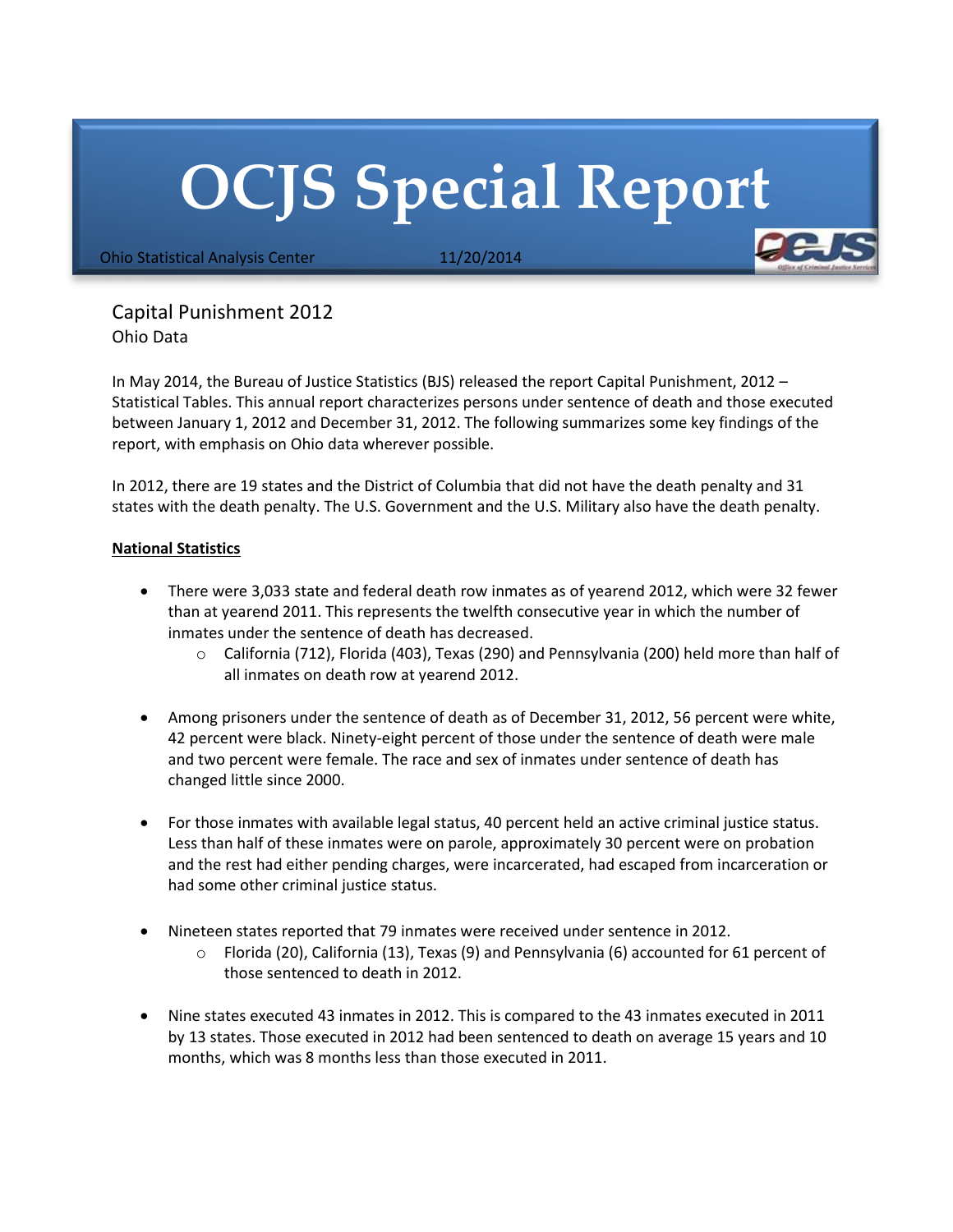The following also includes a summarization of data related to offender and victim demographics (age, race and gender) as reported by the Office of the Ohio Public Defender.

## **Ohio Statistics**

- In Ohio, a capital offense is indicated when the offense is aggravated murder with at least one of 10 aggravating circumstances (O.R.C. sections 2903.01, 2929.02 and 2929.04).
- The minimum age authorized for capital punishment in Ohio is 18 years at the time of the commission of the offense.
- The method of execution in Ohio is lethal injection.
- As of December 31, 2011, there were 143 inmates on death row in Ohio. By yearend 2012:
	- o A total of 139 inmates remain on death row, including one female
		- **Forty-seven percent white and 52 percent black**
	- $\circ$  Five<sup>1</sup> death row inmates were received
		- **Four black males and one white male**
	- o Six inmates were removed from death row (excludes executions)
		- **Three black males and three white males** 
			- Two from natural death causes
			- Two commuted to life without parole
			- One murder charges were dismissed inmate was released
			- One death sentence overturned by an appellate court still awaiting for resentencing
	- $\circ$  Three inmates were executed in 2012, which tied for fifth highest total (along with Florida) in the U.S.
		- Average age at sentencing of the offenders executed was 23 years
		- Counties of sentencing were Portage, Belmont and Summit
		- Of the offenders executed, all 3 were white and their victims were all white (total of 4 victims)
- Ohio's death row population ranked seventh of all death penalty states in the U.S.
- Since 1973, there have been 415 offenders sentenced to death in Ohio. Of those sentenced, there have been 49 (12%) executions, 181 (44%) sentences or convictions overturned, 22 (5%) commuted sentences, 24 (6%) died from other causes and 139 (33%) remain on death row.
	- $\circ$  Of the 49 executions, 31 (63%) were white and 18 (37%) were black, all were male.

l

 $1$  One inmate was resentenced to death row from a 2002 original death row sentence date